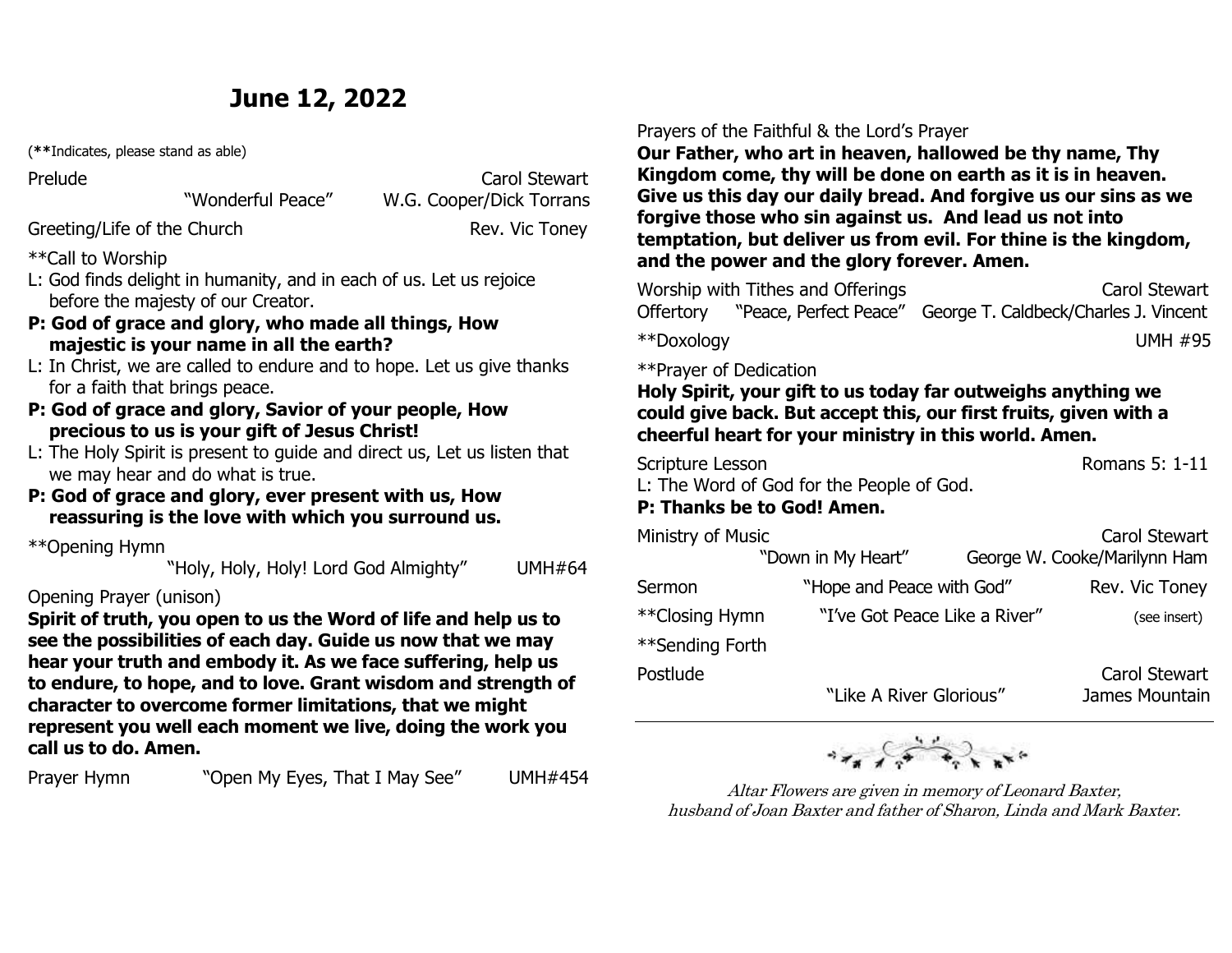## **Scripture Lesson – Romans 5: 1-11**

### **Results of Justification**

**5** Therefore, since we are justified by faith, we have peace with God through our Lord Jesus Christ, **<sup>2</sup>** through whom we have obtained access to this grace in which we stand, and we boast in our hope of sharing the glory of God. **<sup>3</sup>** And not only that, but we also boast in our afflictions, knowing that affliction produces endurance, **<sup>4</sup>** and endurance produces character, and character produces hope, **<sup>5</sup>** and hope does not put us to shame, because God's love has been poured into our hearts through the Holy Spirit that has been given to us.

**6** For while we were still weak, at the right time Christ died for the ungodly. **<sup>7</sup>** Indeed, rarely will anyone die for a righteous person — though perhaps for a good person someone might actually dare to die. **<sup>8</sup>** But God proves his love for us in that while we still were sinners Christ died for us. **<sup>9</sup>** Much more surely, therefore, since we have now been justified by his blood, will we be saved through him from the wrath of God. **<sup>10</sup>** For if while we were enemies we were reconciled to God through the death of his Son, much more surely, having been reconciled, will we be saved by his life. **<sup>11</sup>** But more than that, we even boast in God through our Lord Jesus Christ, through whom we have now received reconciliation.

# THE BLESSINGS OF BEING **BY FAITH ROMANS 5:1-1**



Rev. Andy Wagner (937) 372-7601 ext. 13 [pastorandy@fcum.org](mailto:pastorandy@fcum.org) ♦ [www.fcum.org](http://www.fcum.org/) Like and Follow us on Facebook @ FCUM.Xenia **We are a Stephen Ministry Congregation**

## **June 12, 2022**

### **Worship Team**

| <b>Guest Pastor</b> | <b>Rev. Vic Toney</b>                                       |
|---------------------|-------------------------------------------------------------|
| <b>Ushers</b>       | Paul Pinkerton, Bob Whipp,<br>Edward Stidham, Doug Wickline |
| Greeter             | <b>Marlene Gifford</b>                                      |
| Liturgist           | <b>Sandy Pramer</b>                                         |
| <b>Organist</b>     | <b>Carol Stewart</b>                                        |

### **WELCOME VISITORS!**

If you are visiting with us today, please take a moment to sign our attendance register located in each pew. We welcome you and hope you will come back and worship with us again soon.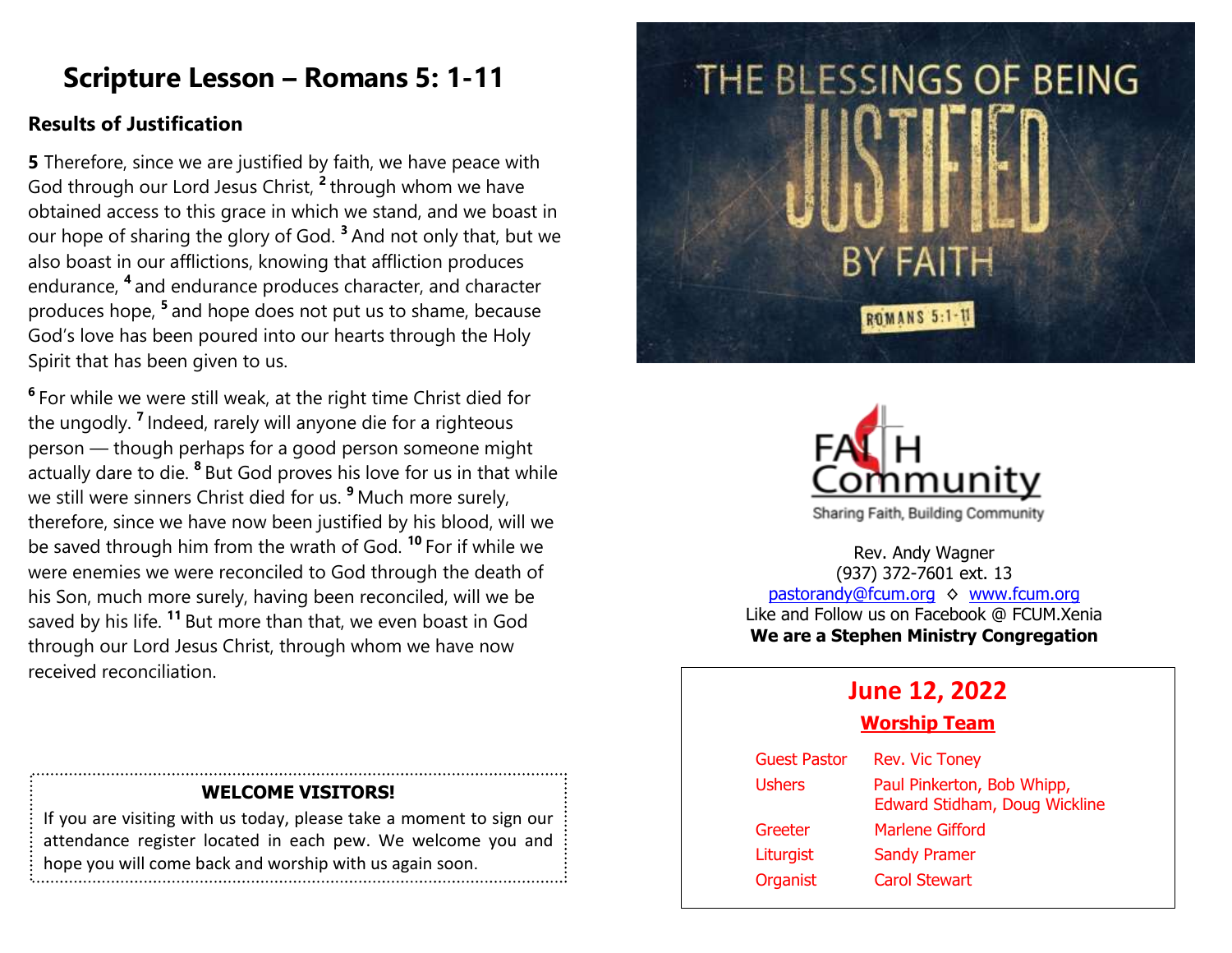

| Monday       | Cub Scouts             | $6:00$ pm  | <b>FH 15 A-B</b> |
|--------------|------------------------|------------|------------------|
| 13           | <b>Boy Scouts</b>      | 7:00 pm    | <b>FH 15 C</b>   |
| Tuesday      | <b>Private Event</b>   | $6:00$ pm  | <b>FH 15 C</b>   |
| 14           | <b>SPRC</b>            | 7:00 pm    | Library          |
| Wednesday    |                        |            |                  |
| 15           |                        |            |                  |
| Thursday     | Prayer Shawl           | $11:00$ am | Parlor           |
| 16           |                        |            |                  |
| Friday       |                        |            |                  |
| 17           |                        |            |                  |
| Saturday     | <b>Private Event</b>   | $2:00$ pm  | <b>FH 15 A-B</b> |
| 18           |                        |            |                  |
| Sunday 19    | Sunday School          | $9:15$ am  | Rm 15 C, Parlor  |
| <b>HAPPY</b> | <b>Worship Service</b> | $10:30$ am | Sanctuary        |
|              |                        |            |                  |
|              |                        |            |                  |

### **Sunday School Studies**

**Double I** meet in 15C, Leader Wayne Cook, study of **"Galatians: Get Back to Basics with the Truth of the Gospel."**

**Open Doors** meet in Parlor, Leader Sandy Pramer study of **"You Are Never Alone by Max Lucado.**

**Next Sermon – Sunday, June 19** "Children of God" Pastor Andy Wagner Scripture Lesson Galatians 3: 23-29

## **June 12, 2022 Announcements**

**--------------------- IT'S COINS FOR MISSIONS SUNDAY!: Today** is coins for missions Sunday. Coins will go to the following Ministries supported by the FCUMC mission and outreach team: Bridges of Hope, Fish Pantry and Wings of the Morning. **---------------------**

**FATHER'S DAY CARNATIONS**: Order forms and a drop box for Father's Day carnations are available in the Narthex and Office. Each carnation is \$2.00. Please place your order form with exact amount in a sealed envelope and drop in the box. **TODAY, Sunday, June 12 is the last day to order carnations. If you still want to order** carnations and are not prepared on Sunday, please get your order to the church office before Noon on Wednesday, June 15. If using a check, please make payable to FC United Methodist Women. Remember red carnations in honor of and white carnations in memory of.



**THE COUNTDOWN HAS BEGUN!:** Vacation Bible School Monumental is quickly approaching. Tell your neighbors and relatives, they can register for free at [www.fcum.org.](http://www.fcum.org/) **June 20-24, 9:30am-12:00pm** for children ages 4 years to entering 6th grade. It will be MONUMENTAL! Come be a part of this year's adventure. We can still use helpers if you are available, please email or call Betsy Murray at (937) 768-1143 [gmama9875@aol.com](mailto:gmama9875@aol.com) or Joyce Smith at (937) 372-657[6 jes1129@aol.com.](mailto:jes1129@aol.com) Be praying for the workers and the children who will be attending.

**--------------------- ATTENTION ALL MEN:** The Men of Faith will meet on **June 20th at 6PM in the Library.** All men are invited to join us. Each person will bring their own meal and beverage. We will have a social time during the meal. The program will be a brief update on the West Ohio conference presented by John Sherer followed by attending the Fuller Center Bike Adventure presentation at 7:00PM.

--------------------- **WE NEED GREETERS:** Would you like to be a greeter on Sunday mornings? We have a sign-up sheet on the table in the narthex and you can choose the days you would like to greet. Thank you for your service to the Lord.

**---------------------**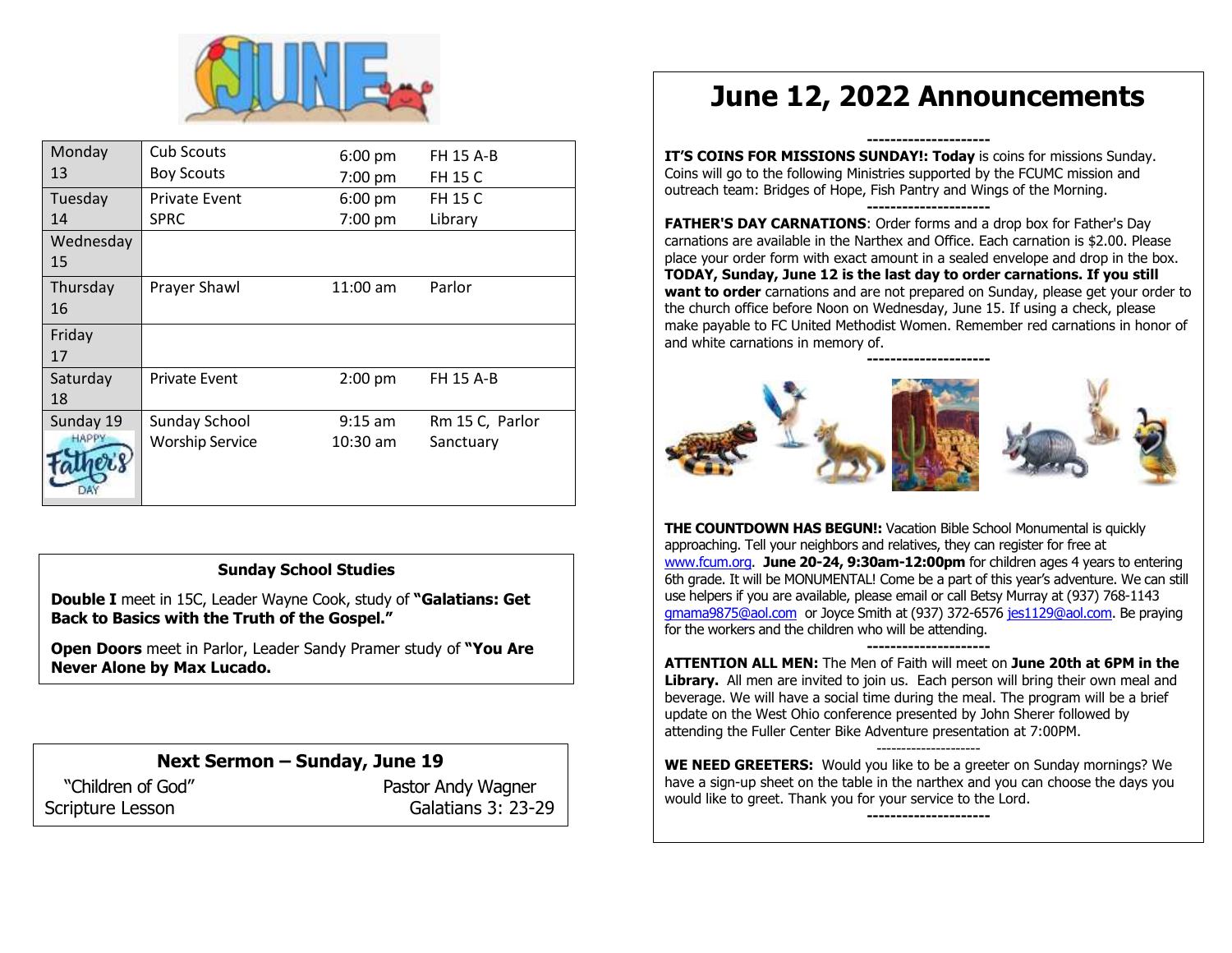

| Monday       | <b>Cub Scouts</b>      | $6:00$ pm  | <b>FH 15 A-B</b> |
|--------------|------------------------|------------|------------------|
| 13           | <b>Boy Scouts</b>      | 7:00 pm    | <b>FH 15 C</b>   |
| Tuesday      | <b>Private Event</b>   | $6:00$ pm  | <b>FH 15 C</b>   |
| 14           | <b>SPRC</b>            | 7:00 pm    | Library          |
| Wednesday    |                        |            |                  |
| 15           |                        |            |                  |
| Thursday     | Prayer Shawl           | $11:00$ am | Parlor           |
| 16           |                        |            |                  |
| Friday       |                        |            |                  |
| 17           |                        |            |                  |
| Saturday     | <b>Private Event</b>   | $2:00$ pm  | <b>FH 15 A-B</b> |
| 18           |                        |            |                  |
| Sunday 19    | Sunday School          | $9:15$ am  | Rm 15 C, Parlor  |
| <b>HAPPY</b> | <b>Worship Service</b> | $10:30$ am | Sanctuary        |
|              |                        |            |                  |
|              |                        |            |                  |
|              |                        |            |                  |

### **Sunday School Studies**

**Double I** meet in 15C, Leader Wayne Cook, study of **"Galatians: Get Back to Basics with the Truth of the Gospel."**

**Open Doors** meet in Parlor, Leader Sandy Pramer study of **"You Are Never Alone by Max Lucado.**

### **Next Sermon – Sunday, June 19**

"Children of God" Pastor Andy Wagner Scripture Lesson Galatians 3: 23-29

## **June 12, 2022 Announcements**

**--------------------- IT'S COINS FOR MISSIONS SUNDAY!: Today** is coins for missions Sunday. Coins will go to the following Ministries supported by the FCUMC mission and outreach team: Bridges of Hope, Fish Pantry and Wings of the Morning. **---------------------**

**FATHER'S DAY CARNATIONS**: Order forms and a drop box for Father's Day carnations are available in the Narthex and Office. Each carnation is \$2.00. Please place your order form with exact amount in a sealed envelope and drop in the box. **TODAY, Sunday, June 12 is the last day to order carnations. If you still want to order** carnations and are not prepared on Sunday, please get your order to the church office before Noon on Wednesday, June 15. If using a check, please make payable to FC United Methodist Women. Remember red carnations in honor of and white carnations in memory of.



**THE COUNTDOWN HAS BEGUN!:** Vacation Bible School Monumental is quickly approaching. Tell your neighbors and relatives, they can register for free at [www.fcum.org.](http://www.fcum.org/) **June 20-24, 9:30am-12:00pm** for children ages 4 years to entering 6th grade. It will be MONUMENTAL! Come be a part of this year's adventure. We can still use helpers if you are available, please email or call Betsy Murray at (937) 768-1143 [gmama9875@aol.com](mailto:gmama9875@aol.com) or Joyce Smith at (937) 372-657[6 jes1129@aol.com.](mailto:jes1129@aol.com) Be praying for the workers and the children who will be attending.

**--------------------- ATTENTION ALL MEN:** The Men of Faith will meet on **June 20th at 6PM in the Library.** All men are invited to join us. Each person will bring their own meal and beverage. We will have a social time during the meal. The program will be a brief update on the West Ohio conference presented by John Sherer followed by attending the Fuller Center Bike Adventure presentation at 7:00PM.

**WE NEED GREETERS:** Would you like to be a greeter on Sunday mornings? We have a sign-up sheet on the table in the narthex and you can choose the days you would like to greet. Thank you for your service to the Lord.

**---------------------**

---------------------